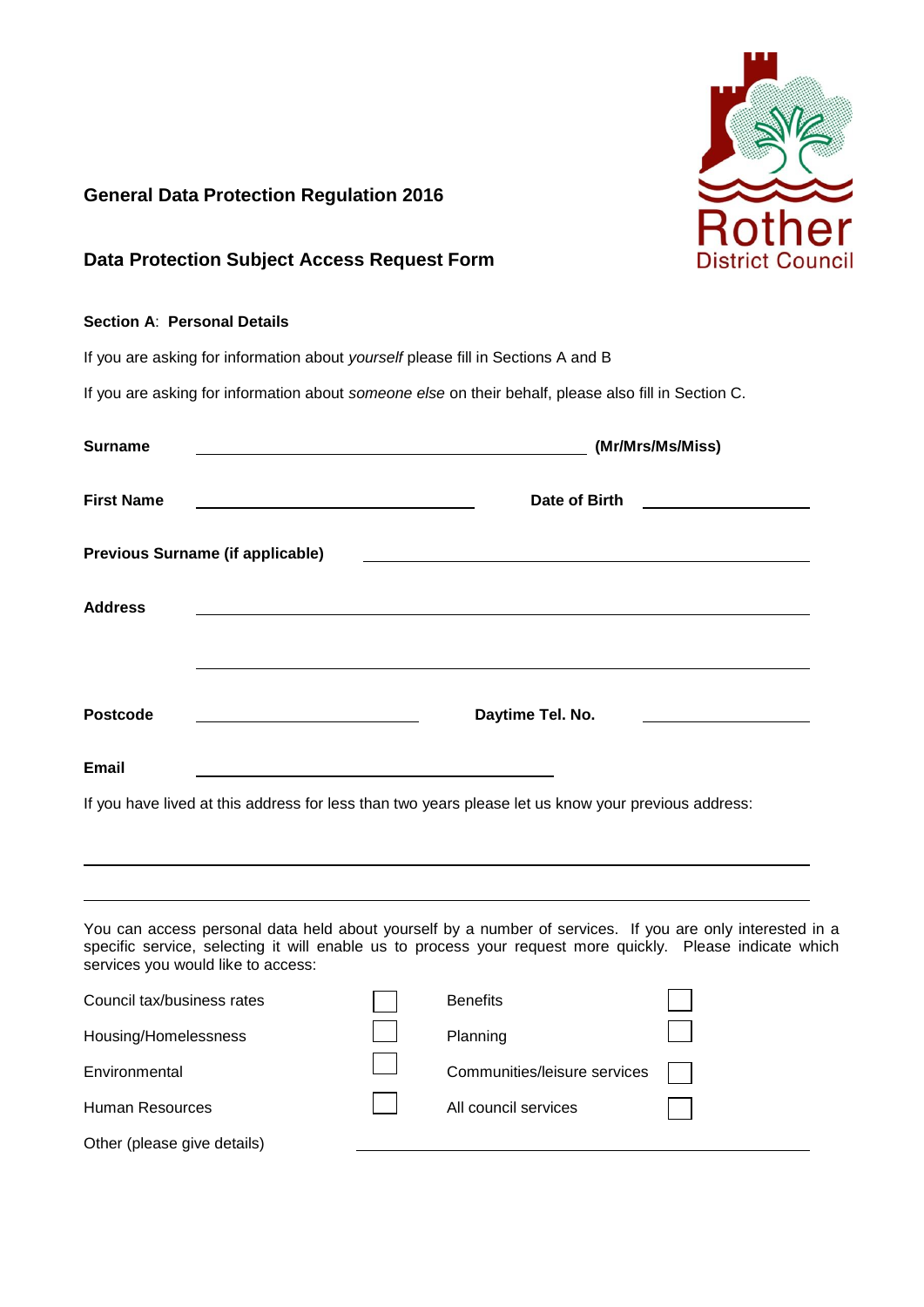In order to confirm your identity, we will need to see two forms of identification, one from each of the following groups:

| Group 1 (photographic ID) | Group 2                                    |
|---------------------------|--------------------------------------------|
| Passport                  | Utilities bill (less than 3 months old)    |
| Proof of age card         | Council Tax bill (less than 3 months old)  |
| Work ID or student ID     | Current bank or building society statement |
| Driving Licence           | Pension book                               |
|                           |                                            |

Travel pass

Other membership card with photo

Please do not send original documents. You can present your documents at the Town Hall where they can be copied for you.

If you are applying on behalf of another person, you will need to show proof of your identity as well as theirs, plus proof that you have permission to act on the date subject's behalf.

We will accept one of the following as proof:

- A signed declaration by the data subject
- A signed declaration by a health professional, police officer of MP confirming that the data subject is unable to make the request themselves
- A document confirming that you are the parent or guardian of the data subject (if this is the case and the data subject is a minor)

#### **Section B: Data Subject Declaration**

I wish to access personal data that Rother District Council processes for the purpose of providing me with council services. I have ticked the box beside all the services I will to access at this time.

I understand that the Council may need more information from me to find the personal data that I have requested. I will receive a reply to my query within one month; this period will begin once I provide all the information needed to find my personal data.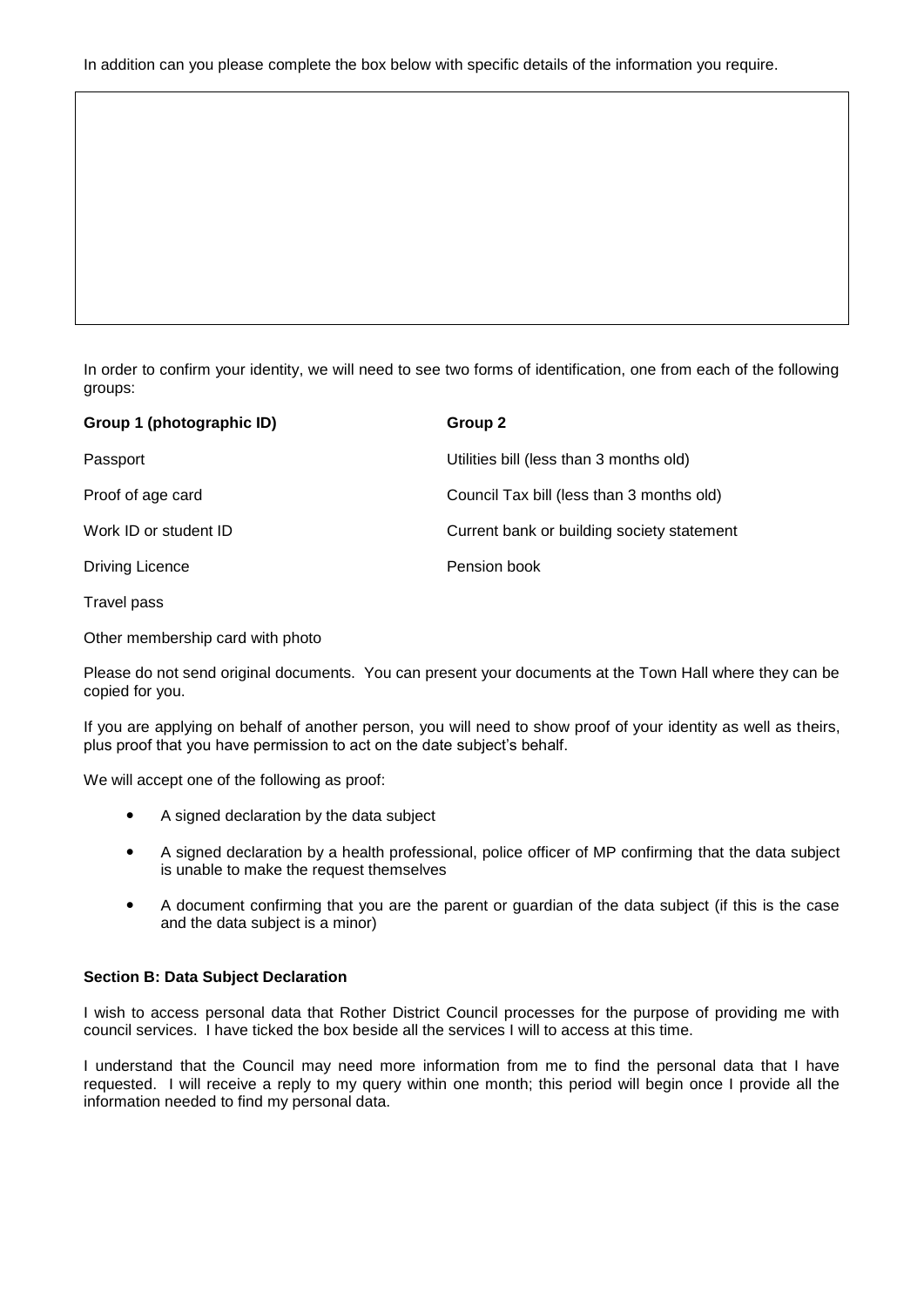I confirm that I am the Data Subject and not someone acting on his/her behalf.

Please send me the information I am entitled.

**Signed** Date

#### **Section C: Agent's Declaration**

Email. [foi@rother.gov.uk](mailto:foi@rother.gov.uk)

I wish to access personal data that Rother District Council processes for the purpose of providing the data subject, named in Section A, with council services. I have ticked the box beside all the services I wish to access at this time.

I understand that the Council may need more information from me to find the personal data that I have requested. I will receive a reply to my query within one month; this period will begin once I provide all the information needed to find the data subject's personal data.

I confirm that I act on behalf of the Data Subject and have provided proof of my authority to do so.

Please send me/the data subject (*delete as appropriate*) the information he/she is entitled to.

| <b>Surname</b>                                                                                                                                      | (Mr/Mrs/Ms/Miss)                                                                                                     |
|-----------------------------------------------------------------------------------------------------------------------------------------------------|----------------------------------------------------------------------------------------------------------------------|
| <b>First Name</b><br><u> 1989 - Johann Barbara, martin amerikan basar dan basa dan basar dalam basa dalam basa dalam basa dalam basa </u>           | Date of Birth<br><u> 1980 - Andrea Station Barbara, amerikan per</u>                                                 |
| <b>Previous Surname (if applicable)</b>                                                                                                             | <u> 1989 - Johann John Stein, markin fan it ferstjer fan de ferstjer fan it ferstjer fan it ferstjer fan it fers</u> |
| <b>Address</b>                                                                                                                                      |                                                                                                                      |
|                                                                                                                                                     |                                                                                                                      |
| <b>Postcode</b>                                                                                                                                     | Daytime Tel. No.                                                                                                     |
| If you have lived at this address for less than two years please let us know your previous address:                                                 |                                                                                                                      |
|                                                                                                                                                     |                                                                                                                      |
| Relationship to the data subject                                                                                                                    | <u> 1989 - Andrea Stadt Britain, amerikansk politiker (</u>                                                          |
| <b>Signed</b>                                                                                                                                       | <b>Date</b>                                                                                                          |
| Please return the completed form with proof of ID, to:                                                                                              |                                                                                                                      |
| <b>Data Protection Officer</b><br><b>Rother District Council</b><br><b>Town Hall</b><br>Bexhill-on-Sea<br>East Sussex TN39 3JX<br>Tel. 01424 787000 |                                                                                                                      |